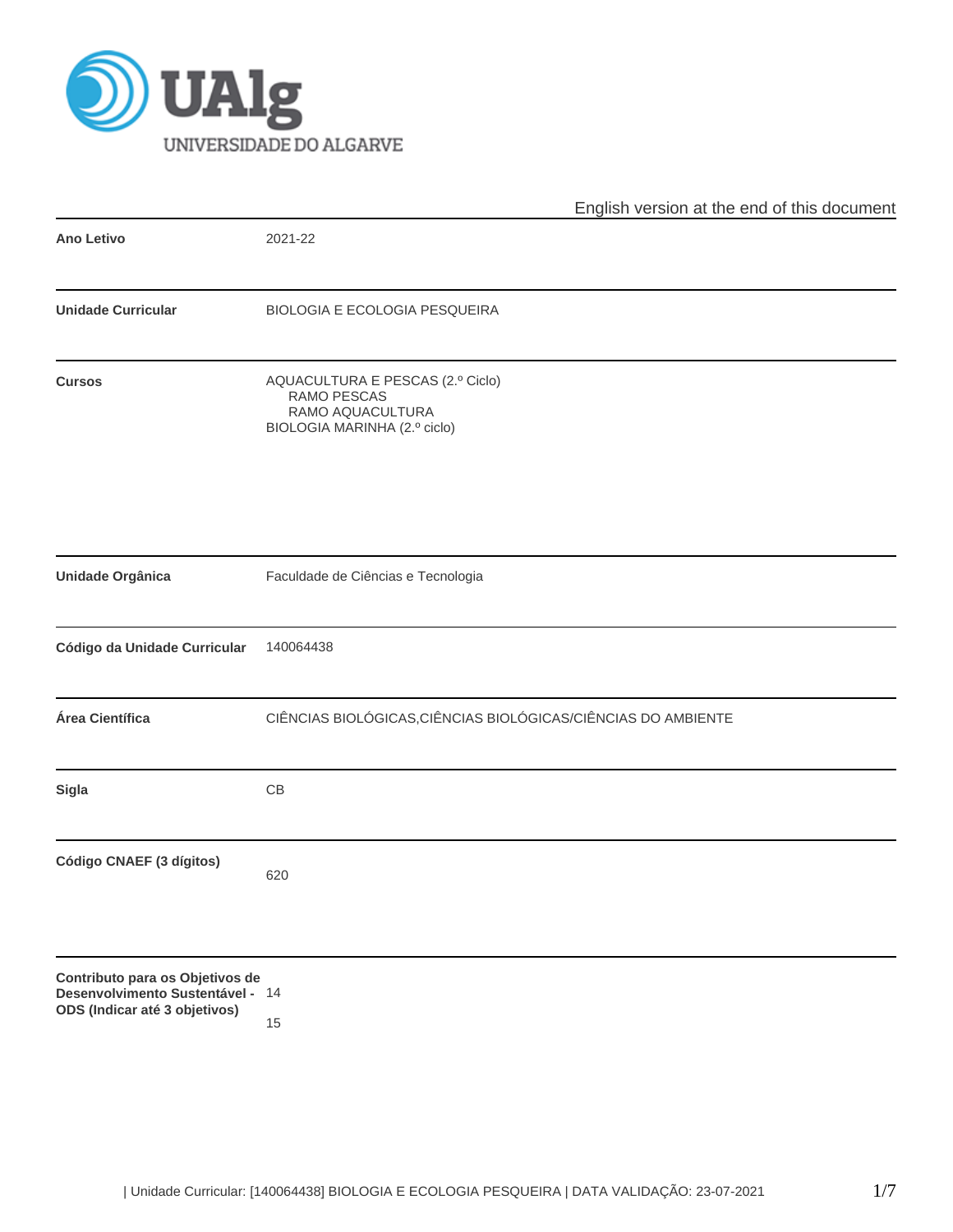

**Línguas de Aprendizagem**

Inglês

**Modalidade de ensino**

Presencial

**Docente Responsável** José Pedro de Andrade e Silva Andrade

| <b>DOCENTE</b>                        | <b>TIPO DE AULA I TURMAS</b> |                   | <b>TOTAL HORAS DE CONTACTO (*)</b> |  |  |
|---------------------------------------|------------------------------|-------------------|------------------------------------|--|--|
| José Pedro de Andrade e Silva Andrade | PL: T                        | T1: PL1: PL2: PL3 | 6T: 27PL                           |  |  |
| Francisco Miguel de Sousa Leitão      | PL: T                        | T1: PL1: PL2: PL3 | 3T: 9PL                            |  |  |
| Catarina Maria Batista Vinagre        | PL: T: TP                    |                   | 6T: 27TP: 27PL                     |  |  |

\* Para turmas lecionadas conjuntamente, apenas é contabilizada a carga horária de uma delas.

| <b>ANO</b> | <b>PERIODO DE FUNCIONAMENTO*</b> | <b>HORAS DE CONTACTO</b> | <b>HORAS TOTAIS DE TRABALHO</b> | <b>ECTS</b> |
|------------|----------------------------------|--------------------------|---------------------------------|-------------|
|            | ا ب                              | 15T; 9TP; 21PL           | 156                             |             |

\* A-Anual;S-Semestral;Q-Quadrimestral;T-Trimestral

## **Precedências**

Sem precedências

# **Conhecimentos Prévios recomendados**

Biologia, biologia de vertebrados e de invertebrados,estatística básica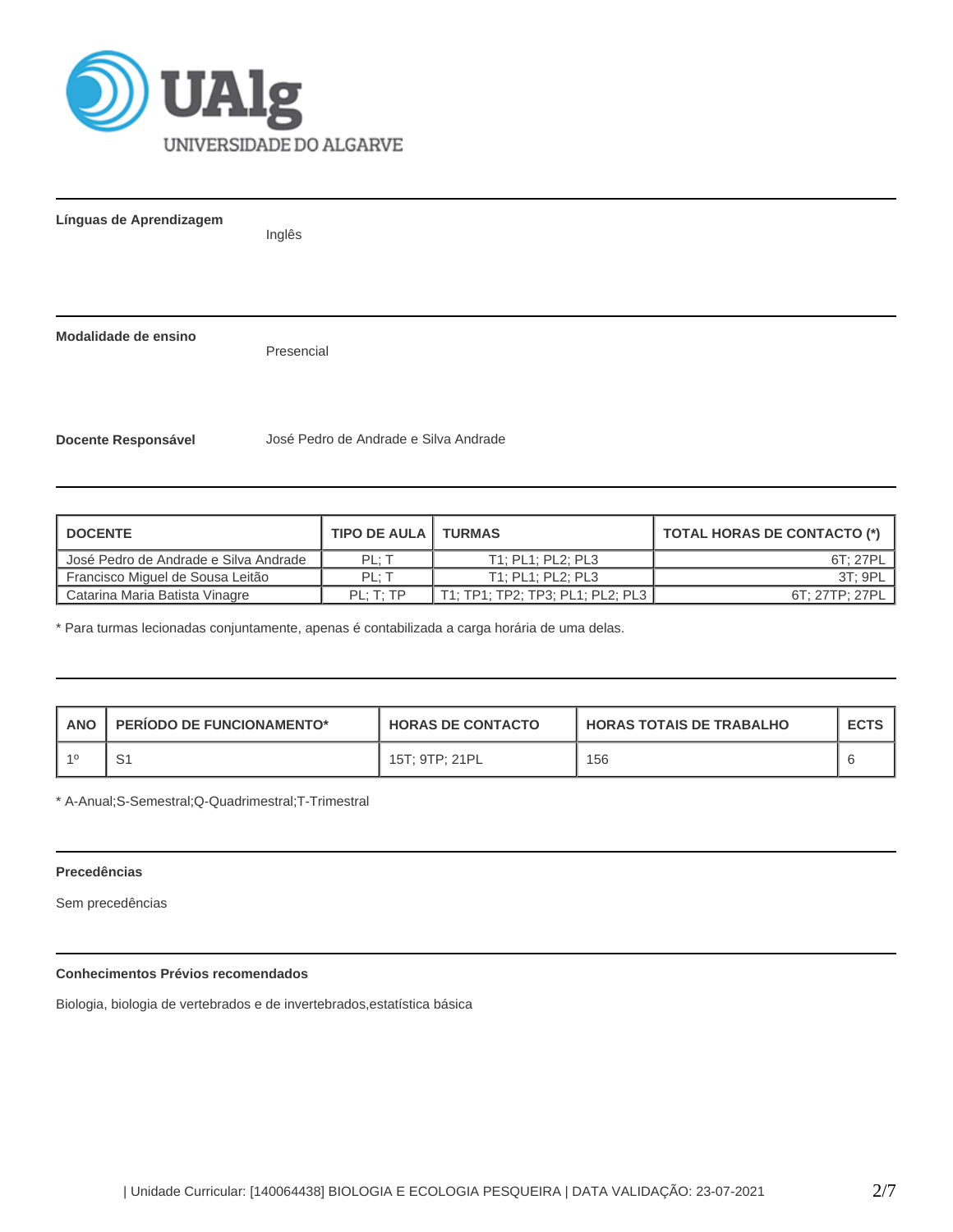

#### **Objetivos de aprendizagem (conhecimentos, aptidões e competências)**

Conhecer as bases biolo¿gicas essenciais para a avaliac¿a¿o dos recursos pesqueiros. Conhecer me¿todos de amostragem, de avaliac¿a¿o da idade de peixes e invertebrados e de estimac¿a¿o de taxas de crescimento. Entender o processo de gametoge¿nese e da dina¿mica da maturac¿a¿o sexual. Conhecer os me¿todos de estimac¿a¿o da fecundidade, de estudo do regime alimentar, estudando as estrate¿gias do ponto de vista do ciclo de vida e da ecologia alimentar.

Identifica os principais factores ambientais que condicionam a abunda¿ncia e distribuic¿a¿o dos recursos. Indica as principais hipo¿teses que explicam a flutuac¿a¿o de abunda¿ncia dos recursos. Reconhece a importa¿ncia relativa dos diferentes impactos antropoge¿nicos gerais no ecossistema marinhos, incluindo a pesca. Indica factores causadores de mortalidade directa e indirecta na actividade pesqueira. Discute as conseque¿ncias das alterac¿o¿es globais na actividade pesqueira e interac¿o¿es entre ambas.

### **Conteúdos programáticos**

Nesta unidade curricular, os alunos tera¿o oportunidade de aprender questo¿es biolo¿gicas importantes na avaliac¿a¿o e modelac¿a¿o de mananciais. Estes aspectos incluem a variac¿a¿o morfome¿trica, a idade e o crescimento, a reproduc¿a¿o, a maturac¿a¿o sexual, as estrate¿gias do ponto de vista do ciclo de vida e a ecologia alimentar. A unidade curricular focara¿ questo¿es relacionadas com me¿todos de amostragem para estudos de biologia pesqueira, me¿todos de determinac¿a¿o da idade em peixes e invertebrados, estimac¿a¿o de para¿metros de idade de maturac¿a¿o, estimac¿a¿o da fecundidade, ana¿lise qualitativa e quantitativa de dietas e me¿todos apropriados para a comparac¿a¿o de curvas e testes de hipo¿teses. Embora a e¿nfase da unidade curricular aborde essencialmente o estudo dos recursos vivos animais, os alunos sera¿o confrontados com as caracteri¿sticas mais importantes de algas comercialmente importantes e me¿todos para o seu estudo

### **Metodologias de ensino (avaliação incluída)**

Sera¿o realizados dois testes individuais, em data a combinar com os alunos na primeira aula teo¿rica, que contribuira¿o com 60% para a classificac¿a¿o final. O primeiro teste avaliara¿ a mate¿ria teo¿rica leccionada por J. Pedro Andrade, e o segundo a mate¿ria teo¿rica lecionada por Catarina Vinagre e Francisco Leitão. A avaliac¿a¿o da mate¿ria leccionada no semina¿rio sera¿ inclui¿da no segundo teste teo¿rico. A componente pra¿tica sera¿ avaliada com base em dois trabalhos pra¿tico a realizar em grupo e que incidira¿o, um sobre a avaliac¿a¿o da idade, o estudo do crescimento, da reproduc¿a¿o e do regime alimentar de uma espe¿cie a seleccionar e o outro sobre a componente pra¿tica leccionada por F. Leitão. A avaliac¿a¿o da componente pra¿tica contribuira¿ com 40% para a classificac¿a¿o final.

#### **Bibliografia principal**

Bakun, A., J. Beyer, D. Pauly, J.G. Pope & G.D. Sharp 1982. Ocean sciences in relation to living resources. Canadian Journal of Fisheries and Aquatic Research, 39:1059-1070.

Bode, A., Carrera, P., and Lens, S. 2003. The pelagic foodweb in the upwelling ecosystem of Galicia (NW Spain) during spring: natural abundance of stable carbon and nitrogen isotopes. ? ICES Journal of Marine Sciences, 60: 1122.

Chavez et al. 2003. From Anchovies to Sardines and Back: Multidecadal Change in the Pacific Ocean. Science 299: 217-221.

Chicharo, M. A., Amaral, A., Condinho, S., Alves, F., Regala, J., Gaspar, M., and Chicharo, L. 2003. Adenylic-derived indices and reburying time as indicators of the effects of dredging-induced stress on the clam Spisula solida. Marine Biology 142, 1113-1117.

Houde, E.D., C. Zastrow 1993. Ecosystem- and taxon-specific dynamic and energetics properties of larval fish assemblages. Bulletin of Marine Science, 53(2): 290-335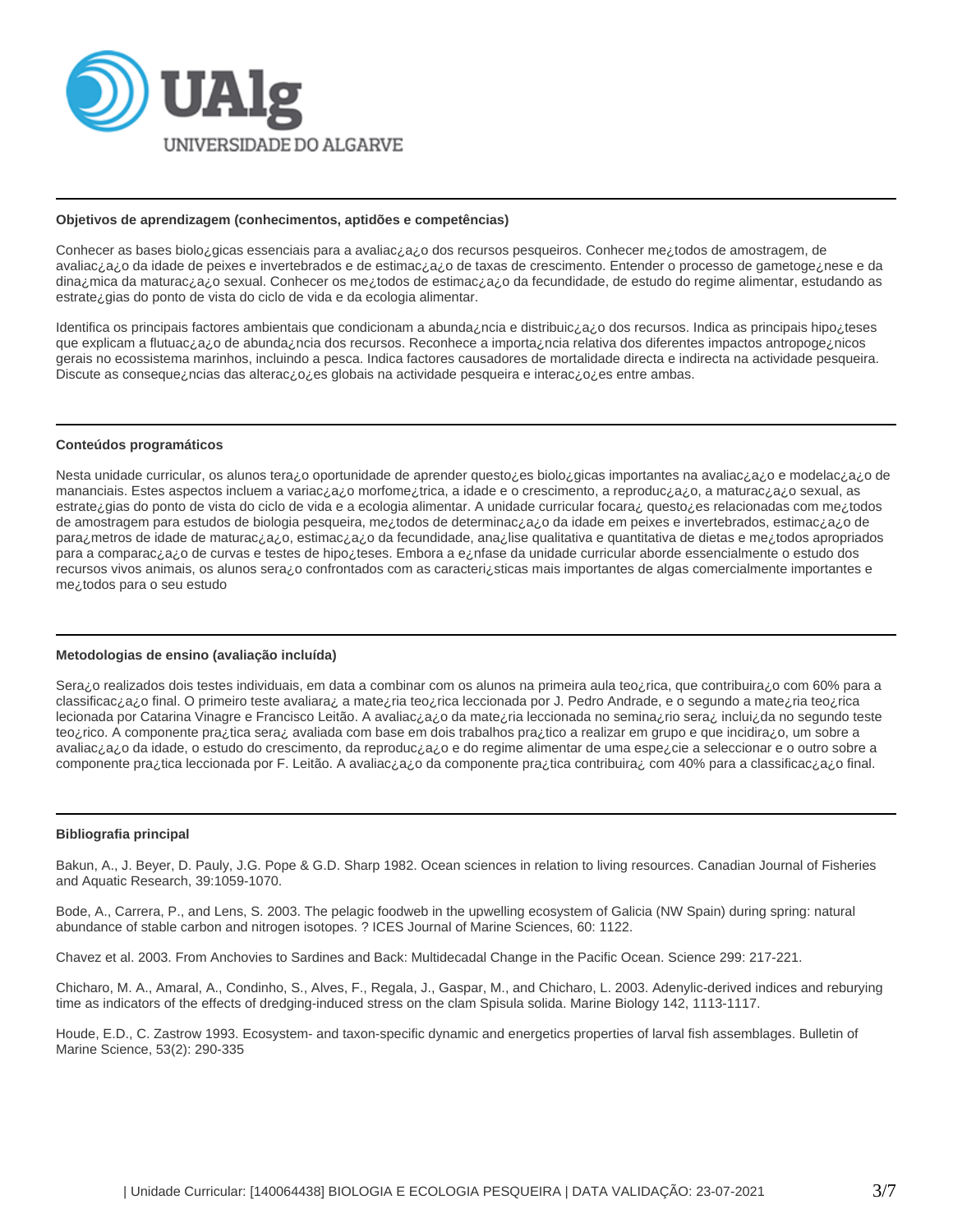

| <b>Academic Year</b>                                                                                   | 2021-22                                                                                                       |
|--------------------------------------------------------------------------------------------------------|---------------------------------------------------------------------------------------------------------------|
| <b>Course unit</b>                                                                                     | FISHERIES BIOLOGY AND ECOLOGY                                                                                 |
| <b>Courses</b>                                                                                         | AQUACULTURE AND FISHERIES<br><b>BRANCH FISHERIES</b><br>BRANCH AQUACULTURE<br>MARINE BIOLOGY<br>Common Branch |
| <b>Faculty / School</b>                                                                                | FACULTY OF SCIENCES AND TECHNOLOGY                                                                            |
| <b>Main Scientific Area</b>                                                                            |                                                                                                               |
| Acronym                                                                                                | <b>BC GB</b>                                                                                                  |
| <b>CNAEF</b> code (3 digits)                                                                           | 620                                                                                                           |
| <b>Contribution to Sustainable</b><br><b>Development Goals - SGD</b><br>(Designate up to 3 objectives) | 14<br>15                                                                                                      |
| Language of instruction                                                                                | English                                                                                                       |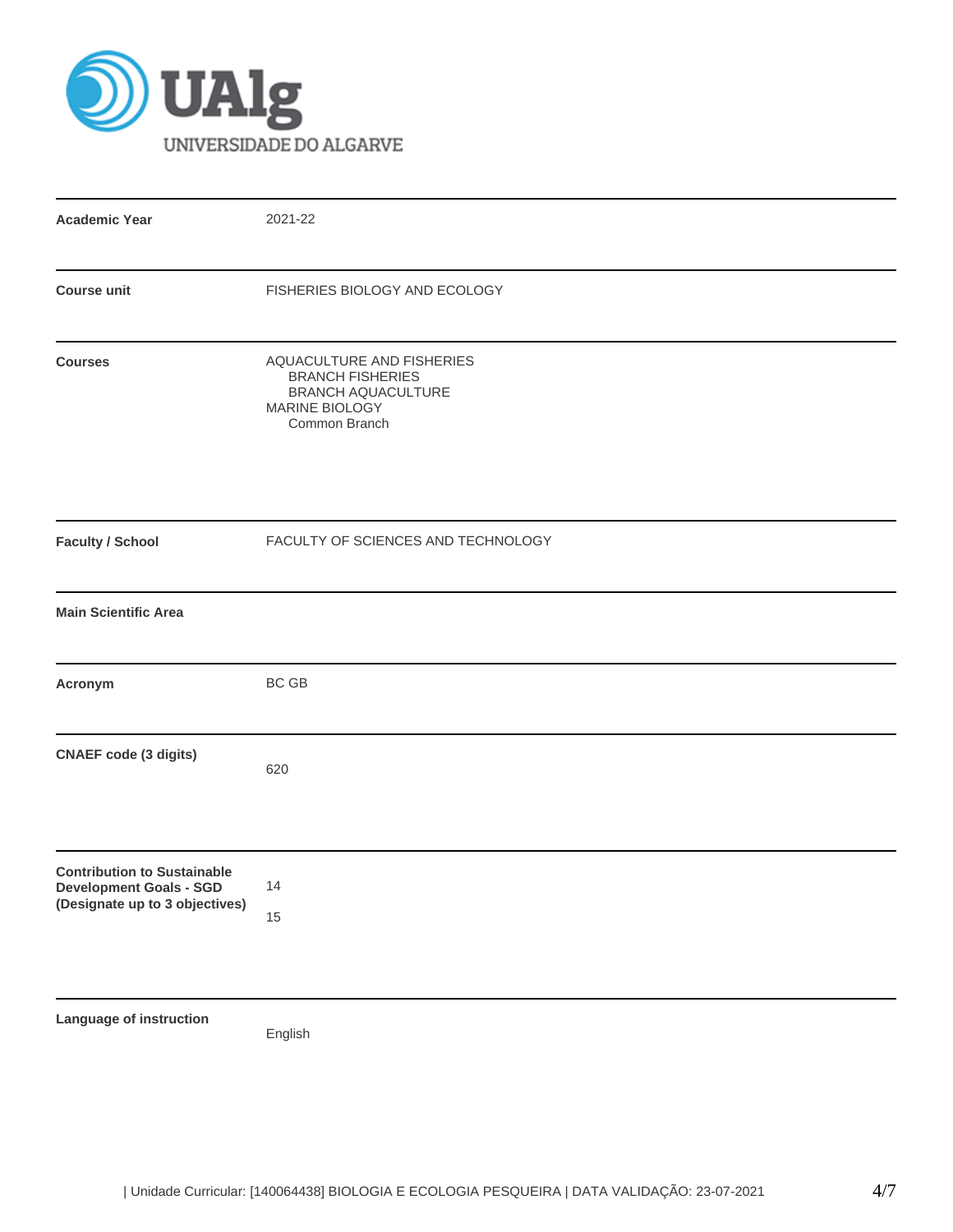

**Teaching/Learning modality**

Face to face learning

**Coordinating teacher** José Pedro de Andrade e Silva Andrade

| Type      | <b>Classes</b>                   | Hours (*)      |
|-----------|----------------------------------|----------------|
| PL: T     | T1; PL1; PL2; PL3                | 6T: 27PL       |
| PL: T     | T1: PL1: PL2: PL3                | 3T: 9PL        |
| PL: T: TP | T1; TP1; TP2; TP3; PL1; PL2; PL3 | 6T: 27TP: 27PL |
|           |                                  |                |

For classes taught jointly, it is only accounted the workload of one.

| <b>Contact hours</b> |    |     |    |  |     | Гоtal                                                                                                                               |
|----------------------|----|-----|----|--|-----|-------------------------------------------------------------------------------------------------------------------------------------|
|                      | Ιl | ll( | НΟ |  | IІC | 156                                                                                                                                 |
|                      |    |     |    |  |     | T - Theoretical; TP - Theoretical and practical ; PL - Practical and laboratorial; TC - Field Work; S - Seminar; E - Training; OT - |

Tutorial; O - Other

# **Pre-requisites**

no pre-requisites

# **Prior knowledge and skills**

Biology, Ecology and Statistics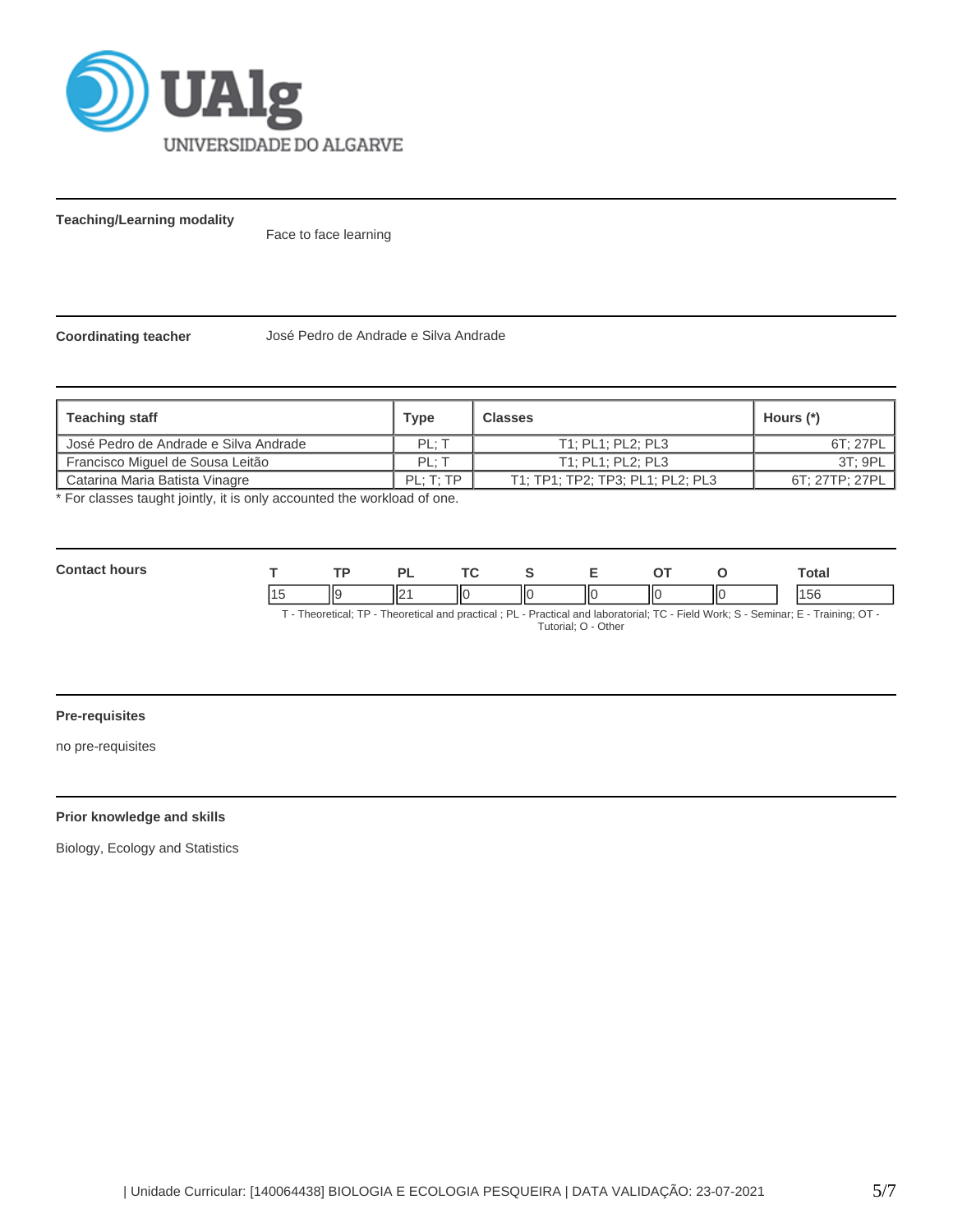

### **The students intended learning outcomes (knowledge, skills and competences)**

To know the biological basis for living resources management.

To know the sampling and age determination methods for fish and invertebrates and how this information is used to estimate growth rates.

To understand the process of gametogenesis and the dynamics of sexual maturation.

To learn the methods for studying the diet of fish and invertebrates.

To identify the main environmental and biotic factors that regulate the abundance and the distribution of living resources: currents, wind, nutrients, pollutants and mortality (recruitment and changes in predation and competition rates.

To understand the relative importance of the anthropogenic impacts on marine ecosystems and to identify the main factors determining direct or indirect fishing mortality.

To discuss the consequences of climatic changes on fisheries and on how these two factors might interact.

#### **Syllabus**

The importance of fisheries biology in fisheries sciences. The renovation of living resourses and fisheries management.

Age and growth

Indirect methods for age determination. Modal progression analysis. Direct methods for age determination: calcified structures (CS) used in age determination. Sampling, conservation and processing of CS. Age rings and how they are deposited. Validation and verification of ageing results. Age-length keys, mean length-at-age. Age models and fitting of von Bertalanffy growth model. Reproduction The organization of ovaries and testes: anatomical and cytological description. Oogenesis and spermatogenesis Gonadosomatic and hepatosomatic indexes. Dynamics of sexual maturation. Spawning behaviour: total spawnars and partial spawnars. Fecundity and methods for fecundity estimation.

### **Teaching methodologies (including evaluation)**

All the typologies of classes are related to ensure the syllabus coherence with the curricular unit's learning objectives

Teaching methodologies (including evaluation)

There will be two exams, in a date to agree with students. These will contribute 60% to the final grade. The first will evaluate the subjects presented by J. Pedro Andrade (40%) and the second those presented by Catarina Vinagre (50%) and Francisco Leitão.

The evaluation of the practical part (lab classes) will be based on two reports, one on the subjects addressed by J. Pedro Andrade and the other on the subjects addressed by F. Leitão. This part (practical evaluation) will contribute 40% to the final grade.